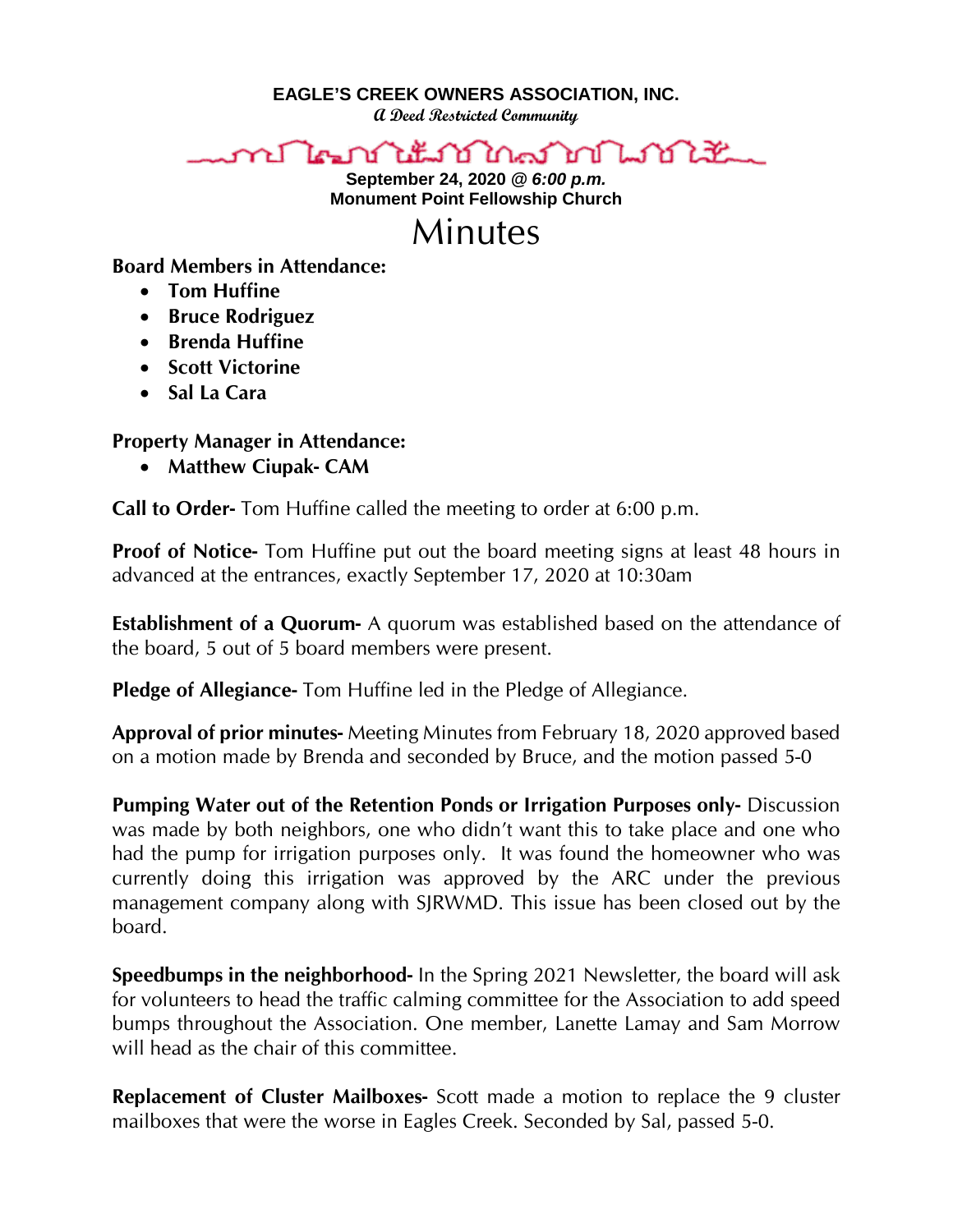**Sign at Blue Eagle Trail Entrance-** A member of the Association would like to see a permanent neighborhood brick sign placed at this entrance. Unfortunately, no common area exist so this would not be possible without a purchase of a homeowner's property.

**Retention Ponds along Kernan Blvd Signs needed-** Scott made a motion to buy 4 signs that read something similar to "no trespassing/no atving" at these retention ponds. Seconded by Brenda, passed 5-0.

**Waterfall Drive Retention Pond by the park, across the bank-** Scott made a motion to add several longleaf pines to fill in the gap between Blue Sky Way and Waterfall Dr on the retention pond bank. Seconded by Brenda, passed 5-0.

**Soaring Flight Sign Update- Car Accident-** The following entrance was hit by a vehicle on the east side and the Association is currently working with their insurance company, The General Insurance Co. The board elected to have Marble Master redo both signs for \$5,317.90 at this entrance to read "Ashley Woods at Eagles Creek", R.D Masonry Inc. to redo the bricks for \$9,200, and Down To Earth to redo the landscaping for \$1,462.90 based on a motion from Tom, seconded by Sal, passed 5- 0.

**CCR Preservation-** Tom made a motion to preserve and protect the CCRS from extinguishment under the Marketable Record Title Act, Chp 712 of the Florida Statutes. Seconded by Scott, passed 5-0.

**2021 Budget-** The 2021 Budget was approved as presented based on a motion made by Brenda and seconded by Scott, and the motion passed 5-0. Dues remain the same for 2021 at \$166 per homeowner payable January  $31^{st}$ , 2021.

**2021 Annual Meeting Date-** the Annual meeting for 2021 is tentatively scheduled for February 23, 2021 at 6:00 p.m. based on the availability of the church and current COVID conditions.

**Holiday Season Decorations-** Tom will organize with the same company who installed the lights for 2019, Hulihan Territory for 2020 Holiday Season. Will look into adding more lights.

**Open Forum-** Trick or Treating isn't an HOA function and it is the boards understanding it is still going on as planned. Keep an eye out for Coyotes in the area/woods as neighbors have recently seen them. One homeowner would like the board to look into security cameras throughout the neighborhood. New mulch was